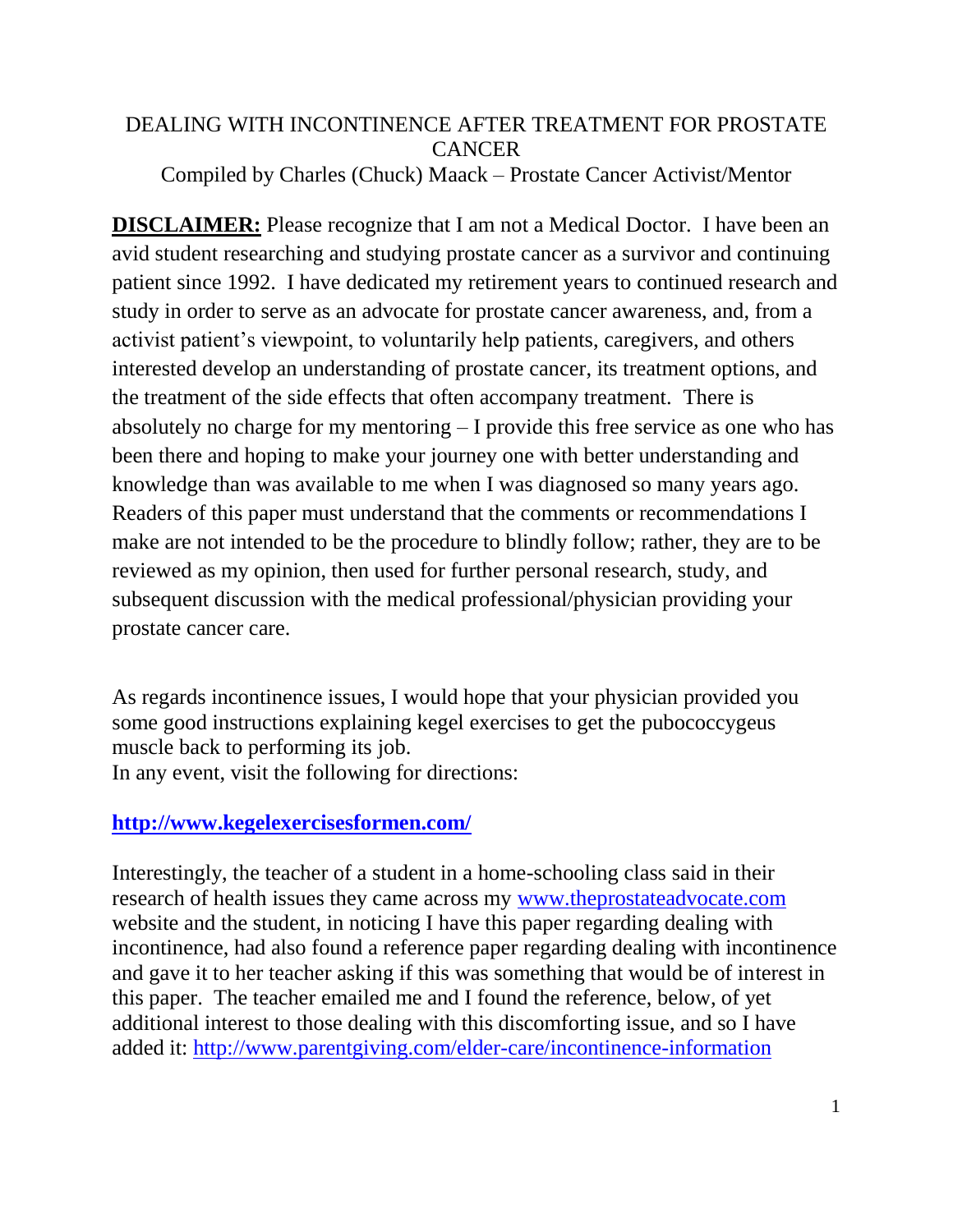Important to be aware is that there can be physical reasons why one is unable to regain continence following surgical or radiation treatment for PC.

I have found that if preferring "pads" while performing Kegel exercises to hopefully eventually strengthen bladder/urethral muscles to end urinary leakage, the purchase of Jockey shorts and inserting a female "pad" works quite well. Pads can be purchased in the thickness that works sufficiently. For those with total incontinence the recommendation would be to purchase men's Depends "shorts" that have their own padding, but insert Poise "Overnight" pads in so that these pads can be changed as necessary throughout the day and/or night while not going through numerous Depend underwear.

If you are experiencing a long period of incontinence, while continuing working at kegel exercises you might want to consider a look into purchasing an Alpha Dry Catheter with Reservoir. The \$7.00 for a sample test is well worth the expense.

ALPHA DRY CATHETER WITH RESERVOIR ( Visit [www.urodry.com/](http://www.urodry.com/) then visit index for further explanation, a visual, and how to get a sample). This is one of the most recent products and easily among the best. It is a one-piece, reusable condom catheter with a 600 cc expandable reservoir. It has a very good back flow prevention valve and the heavy duty condom section has built in grippers which make it more secure than the typical condom catheter. It is very comfortable and does not show when worn under ordinary briefs. Medicare supposedly will pay for two of the devices per month (I think that they will last longer than a month). UroDry will send a sample Alpha Dry trial options kit that includes 1Alpha Dry System and 1 pair of long-legged briefs for \$29.95. (There are different "sizes" of condom connections for better fit/holding, as well as different sized briefs, so you should discuss sizes when ordering either calling, or review the sizing chart at the website. I believe they also have a connecting kit for a larger reservoir for bedtime, so ask about that.).

Condom connections come in sizes small/10023, medium/10025, intermediate/10027, large/10030, and extra-large/10034.

Long-legged briefs (gray only) come in medium/32-34, large/34-38, and extralarge/40-42.

Here is contact information: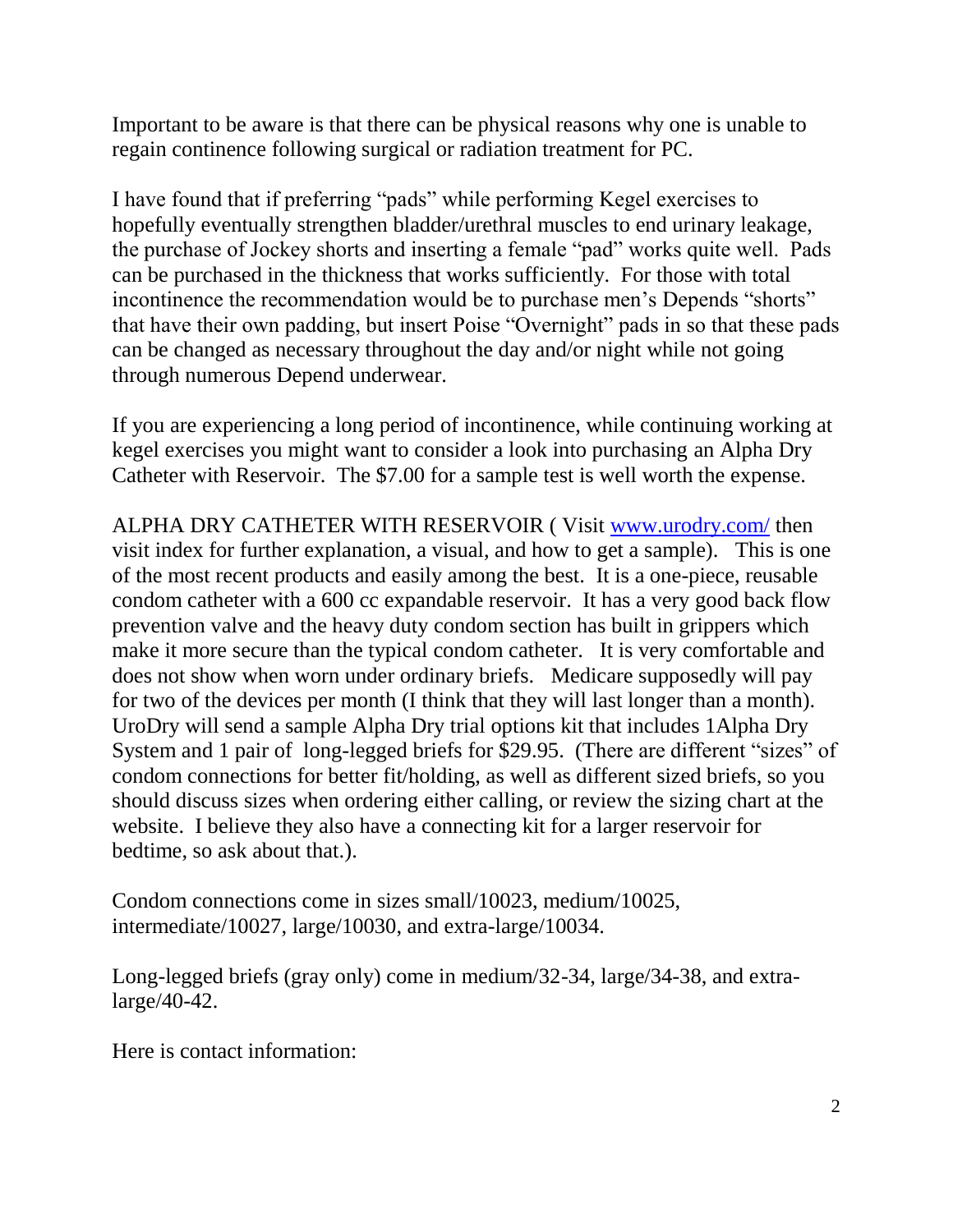Phone: 1-888-391-7132 (toll free) (503) 391-7132

Email: [info@urodry.com](mailto:info@urodry.com) Address: UroDry Medical, LLC 1211 Edgewater N.W. Suite 2 Salem, OR 97304

For some men experiencing a withdrawn penis from atrophy/lack of use other than urinary, the Alpha Dry may not adequately stay on the shortened penis. In this case, and for those who prefer other than a external catheter, the following can be considered.

Prostate Cancer survivor Michael Holland who has spent personal research and study of erectile dysfunction as well as incontinence has this to offer to help men experiencing incontinence issues: "What DOES work and what I endorse strongly is the MIC Male Incontinence Clamp (aka PP Stop)"



This is a compact, light, molded plexiglass clamp that goes on and comes off easily and is easily adjusted.

I never have had discomfort or lack of circulation, even wearing for several hours or more.

Since it clamps the top and bottom, but not the sides of the penis, circulation is fine.

You can find these at<http://ppstop.com/> "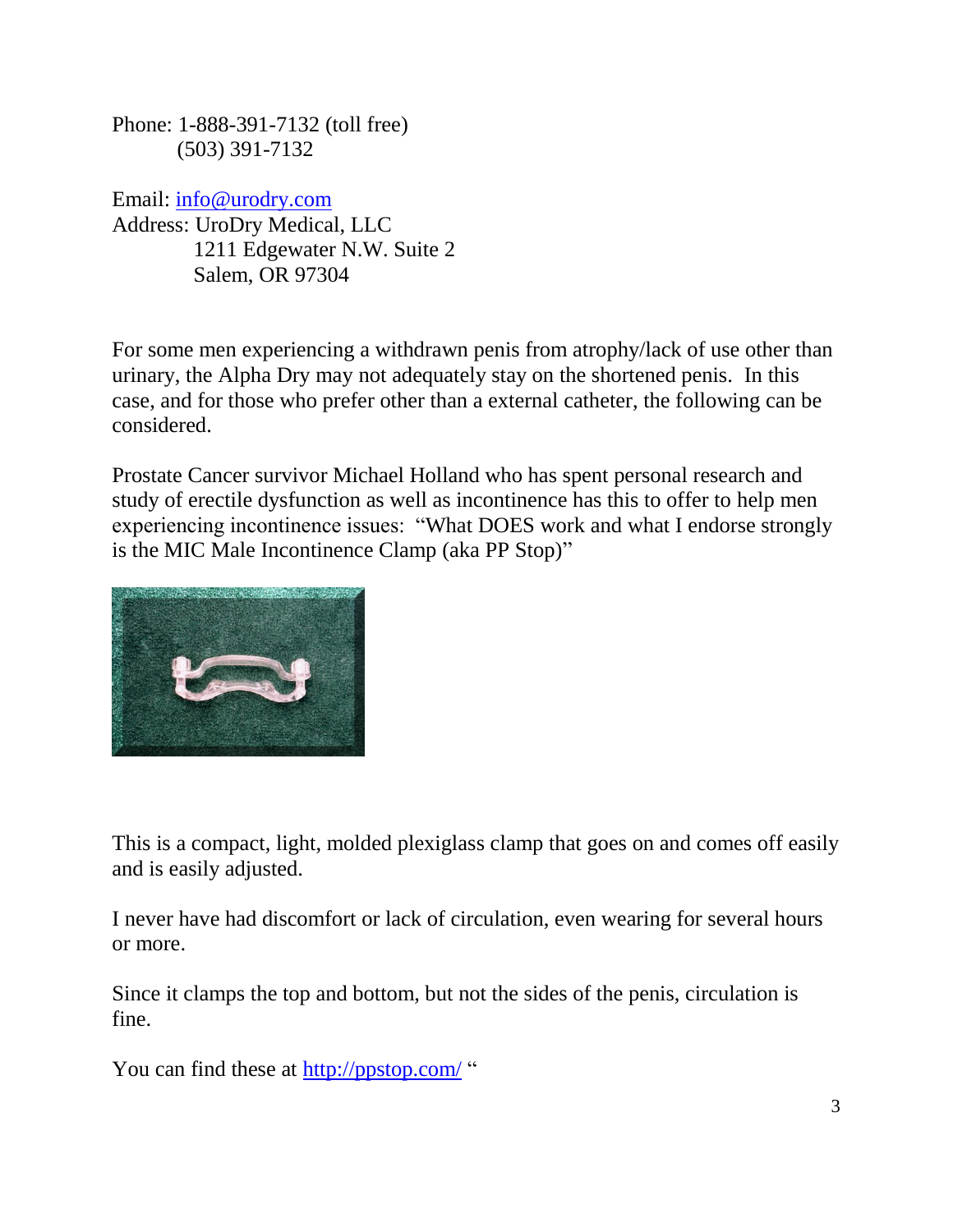The website provides a very comprehensive explanation of is use and instructions for application and care.

Another source of male incontinence clamps as well as pouches is explained below and are available via the website of Community Medical Products [www.commedpro.com](http://www.commedpro.com/) . I have tried these products and explain as follows:

### **URICLAK:**



Uriclak – The product takes a bit of dexterity to squeeze "open" but once the head of the penis is fitted through the pressure type opening, and the product released, it does provide a reasonable and not uncomfortable pressue on the urethra to retain urine from passing through. If a patient wishes to not have it as tight/constricting as normal, it does, again, take a bit of "work" to insert different size "pegs" (provided) at the ends – particularly if trying to insert the thicker pegs. I had to use a pliers when trying to insert a thicker peg. Had less trouble with the thin pegs, but still helped to have pliers on hand to help "squeeze" the pegs appropriately through and a good idea to have vaseline handy to aid in "re-sizing." The online website instructions for this product are much better than that included with the product and those interested should be encouraged to visit the below for more comprehensive instructions.

<http://www.commedpro.com/product/uriclak-male-incontinence-clamp/>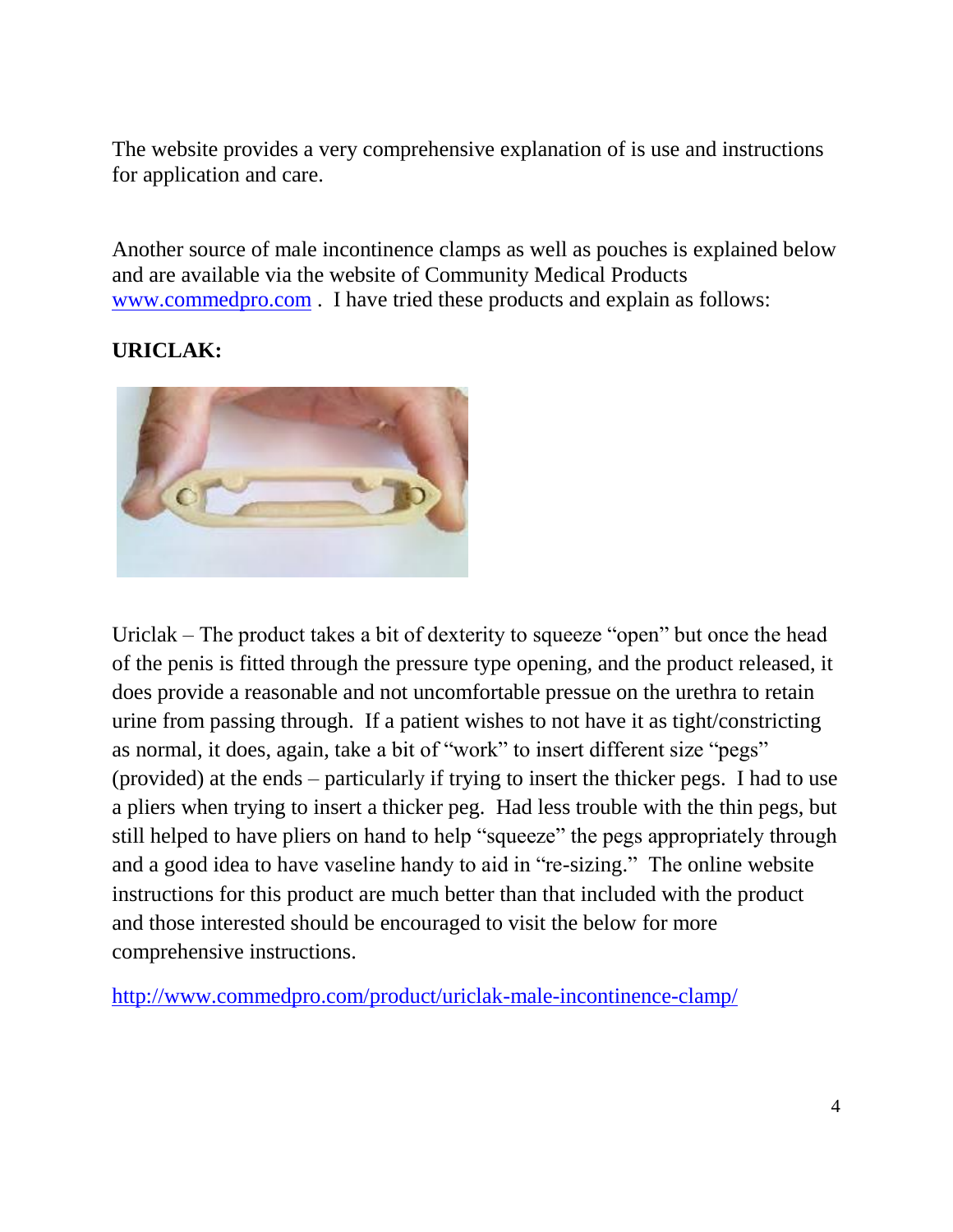## **DRIBBLESTOP:**



Dribblestop – I immediately liked how well the instructions were written and use explained. Product very easy to use and reasonably comfortable when "clamped" in view of the foam padding.

<http://www.commedpro.com/product/dribble-stop-incontinence-clamp/>

#### **ACTICUF POUCHES:**



Acticuf pouches – Certainly reasonable for those who only experience occassional dribble and want safe protection while out and about; not for patients experiencing urine leakage more than occassional dribble. Best for those who experience very light urinary dribble or stress/pressure "squirts" that can result from sudden activity that puts pressure on the bladder. Just a bit "snug" when applying over penis and releasing the plastic "cuff."

#### **<http://tinyurl.com/p2hlp62>**

The products identified are all reasonable for patients with urinary incontinence issues to consider.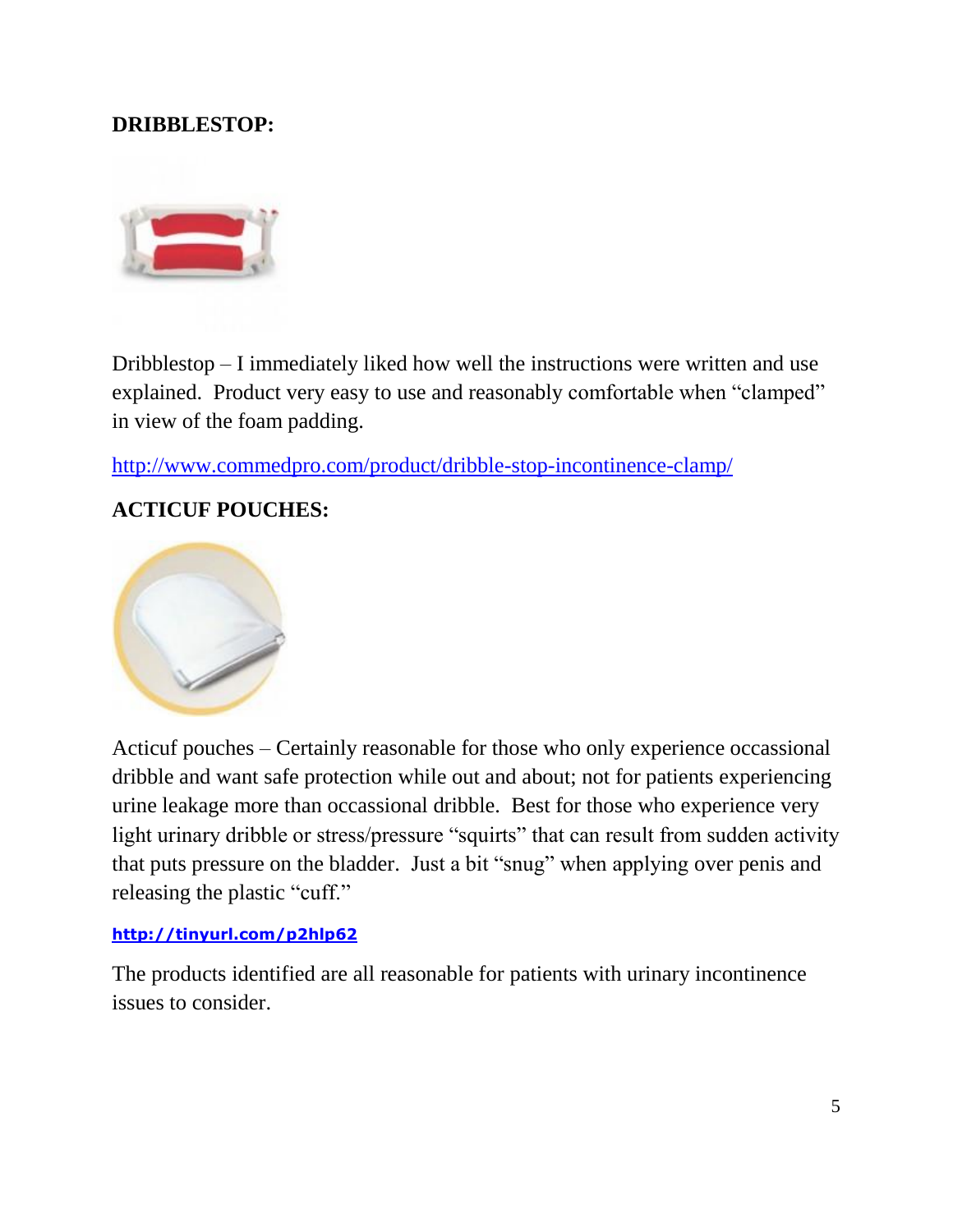Should your incontinence become uncontrollable by usual methods, you could then consider surgical installation of either a "male sling" or an Artificial Urinary Sphincter.

A patient report of exceptional care when considering the AdVance male sling regarded Urologist Allen Morey, Specialist in AdVance Male Sling for Incontinence, Aston Building, 5303 Harry Hines Blvd., 9<sup>th</sup> floor, Suite 110, Dallas, TX 75390, 214-645-8765.

Here is a URL that when you scroll down gives a pretty good explanation of what is going on and how the artificial urinary sphincter works.

### **<http://kidney.niddk.nih.gov/kudiseases/pubs/uimen/index.htm>**

**Important to be aware:** "Prior Radiotherapy Boosts Artificial Urinary Sphincter Problems." This is important to be aware if considering installation of an AUS but have experienced prior radiation therapy to the prostate/prostatic bed. This paper describes the importance of recognizing that you may experience some serious problems and explains those issues. Please open the following from Medscape, and if subscribing to Medscape is required to open, please note that subscribing is free: <http://tinyurl.com/oczg8ww>

Interestingly, according to renowned urologist Patrick Walsh 2nd edition book Guide to Surviving Prostate Cancer, p. 303, "........whatever you do, do not wear an incontinence device with an attached bag, a condom catheter, or clamp! If you use any artificial device, you will hurt yourself in the long run. You won't be able to recover your urinary control, because you won't develop the muscle control you need. Until your urinary control returns completely, wear a pad........or disposable diaper......."

I agree that in the early stages of incontinence it is important to do everything possible to exercise the urinary muscles with kegel and other exercises. Yet, I am aware of many patients who have followed these recommendations but because of apparent internal urinary issues were unable to "stem the flow." When this becomes the case, it is certainly reasonable to consider the "incontinence device with an attached bag" or "condom catheter" to give the patient relief from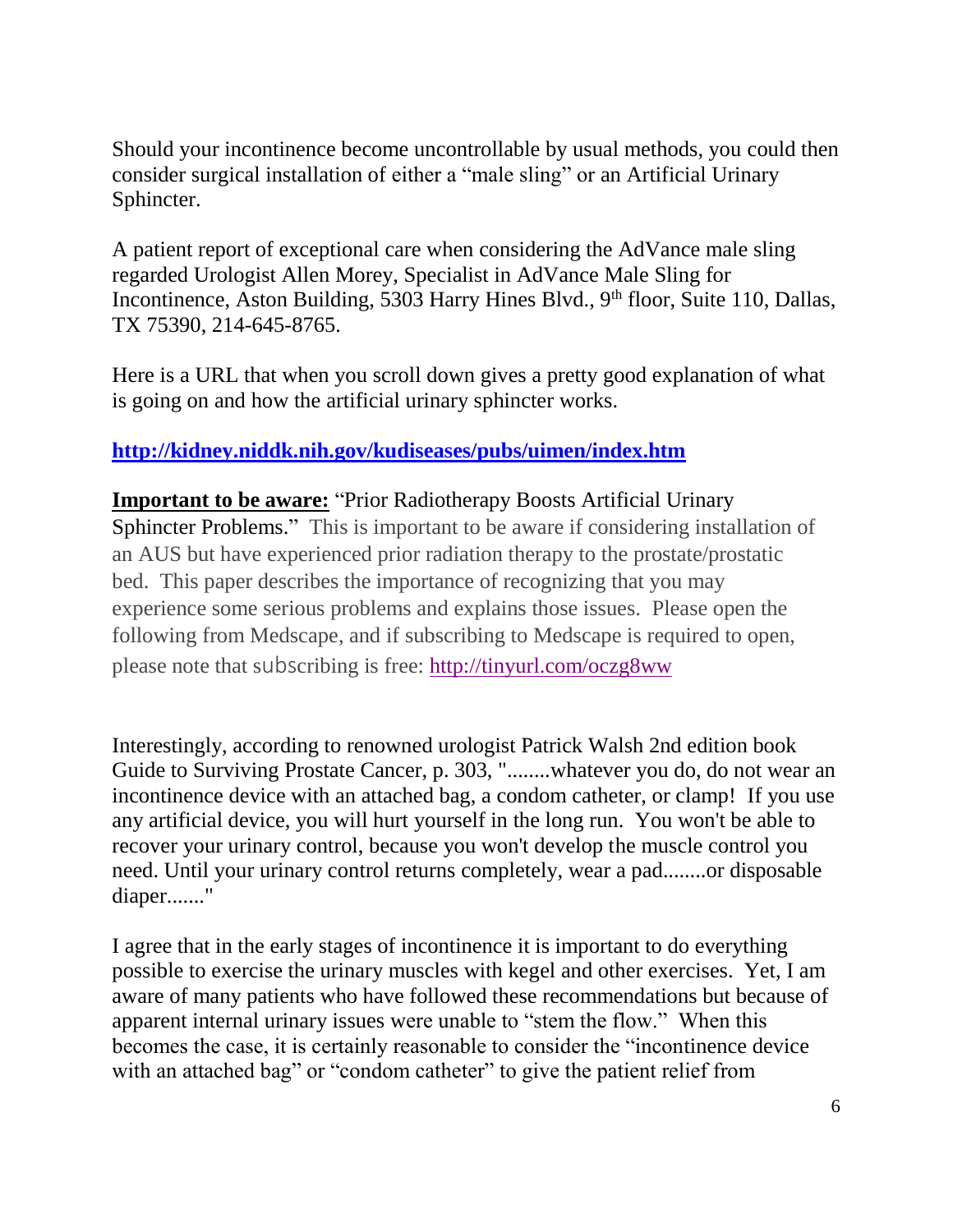continuous and multiple pads while seeking a physician with the expertise to determine what needs to be done to resolve this dilemma of many men.

## REGARDING INJECTIBLE IMPLANTS:

<http://www.nlm.nih.gov/medlineplus/ency/article/007373.htm>

#### AND MORE:

"There are varying degrees of treatments," says Janine Morris, Chief of the FDA's Urology and Lithotripsy Devices Branch. "They go from conservative therapy to surgery. All are for managing symptoms, and all have benefits and drawbacks."

Treatment options fall into four broad categories: behavioral, medications, devices, and surgery.

#### Behavioral Therapy

Behavioral therapies are noninvasive, free of side effects, and don't limit further treatment options. These therapies include "retraining" the bladder and doing exercises called Kegels.

Bladder retraining helps the bladder to hold urine for longer periods of time. The individual is instructed to empty the bladder at scheduled times during the day, and then to gradually extend the time between bathroom trips.

For stress incontinence, a doctor may recommend Kegel exercises to strengthen the muscles below the bladder (pelvic floor muscles) that hold in urine. These exercises for women and men involve repeatedly tightening, holding, and then relaxing the pelvic floor muscles. Leng advocates Kegels for patients with mild incontinence. "And like any exercise, it's only effective as long as you continue doing it." Some people can't tell whether they are doing the exercises correctly.

"A lot of women try to do the exercises on their own and give up," says Leng, who refers patients to a physical therapist to teach them to use the proper muscles. Specialists may use biofeedback devices that indicate a muscle contraction when the correct muscle is exercised. Some biofeedback devices are sold over-the-counter for home use.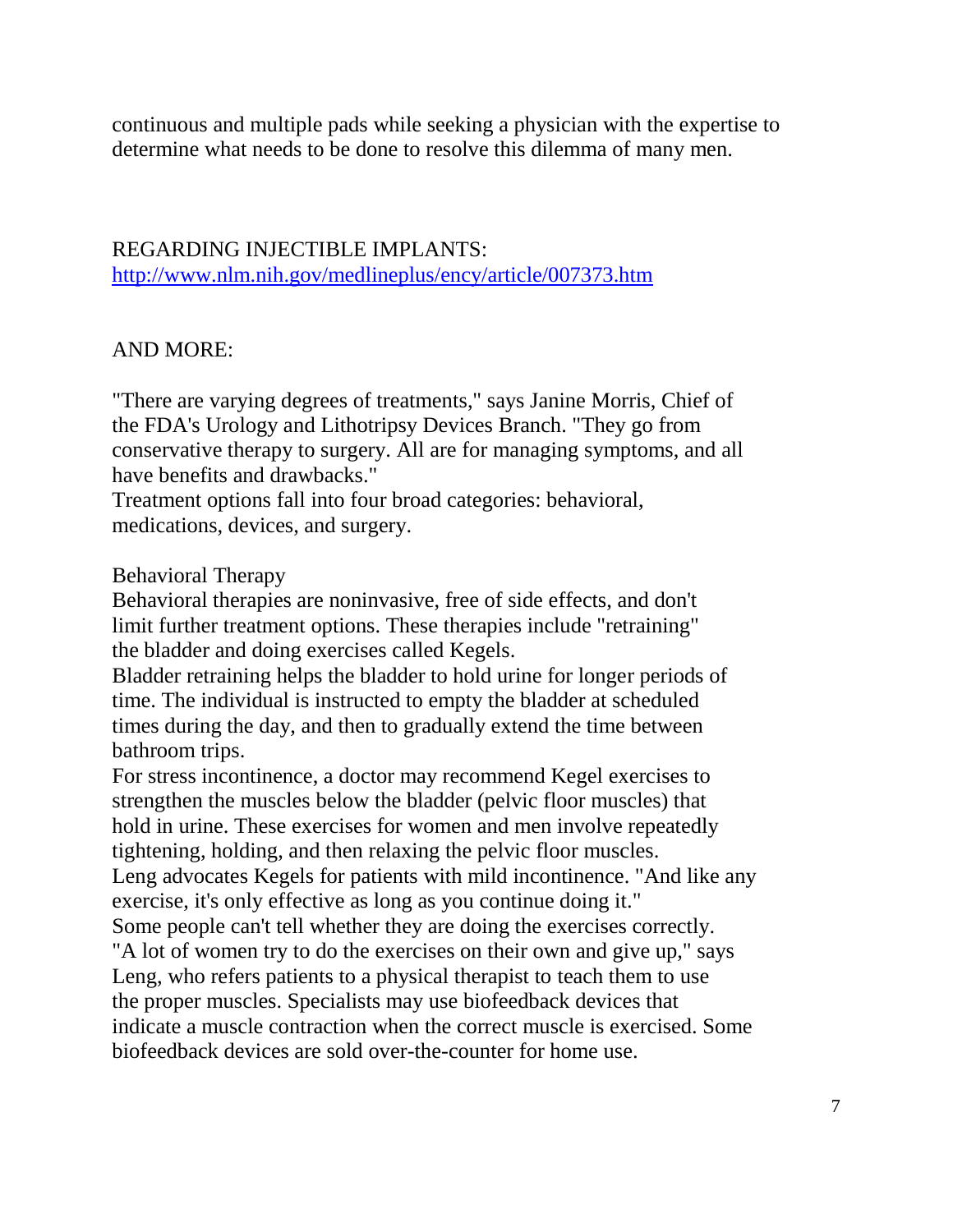### **Medications**

Another treatment option is medication, as seen in those "gotta go" television ads. The drugs in those ads are for treating overactive bladder, or urge incontinence, says George Benson, M.D., a urologist in the FDA's Division of Reproductive and Urologic Drug Products. No drugs are approved for stress incontinence.

For many years, only two drugs were approved to treat overactive bladder: Detrol (tolterodine tartrate) and Ditropan (oxybutynin chloride). In 2004, the FDA approved three more drugs: Sanctura (trospium chloride), Enablex (darifenacin), and Vesicare (solifenacin succinate). All of these medications come in pill form, and oxybutynin is also available as a skin patch.

"All five drugs work in essentially the same way to decrease urgency, frequency, and urge incontinence," says Benson. "They block the nerve impulses to the bladder that cause it to contract and leak." Side effects of the drugs include dry mouth, constipation, headache, and blurred vision.

How about considering a natural product for urge incontinence?

Here's a surprising revelation among the health benefits of magnesium: Women with urinary urge incontinence (also called overactive bladder) may benefit from taking magnesium supplements (therefore, so should men). In a study reported in Family Practice News (February 1, 2003), 60 women with overactive bladder were divided into two groups, one receiving a placebo and the other group receiving 350 milligrams of magnesium hydroxide daily for one month. Twelve of the 30 in the magnesium group reported improvement in their overactive bladder in one month, along with significantly fewer incidents of urge incontinence, less frequency of urination, and fewer times of being waked at night to urinate. As relatively small amounts of supplemental magnesium effectively relieved urge incontinence in the new study, it is likely that suboptimal dietary magnesium intake is one of the causes of this disorder.

#### Nonsurgical Devices

Some men and women with stress or urge incontinence are helped with electrical stimulation devices, which help strengthen the pelvic floor muscles. Mild, painless electrical pulses are sent to these muscles through electrodes temporarily placed in the rectum or vagina. Another stimulation device, available in some urology facilities, is the NeoControl Pelvic Floor Therapy System.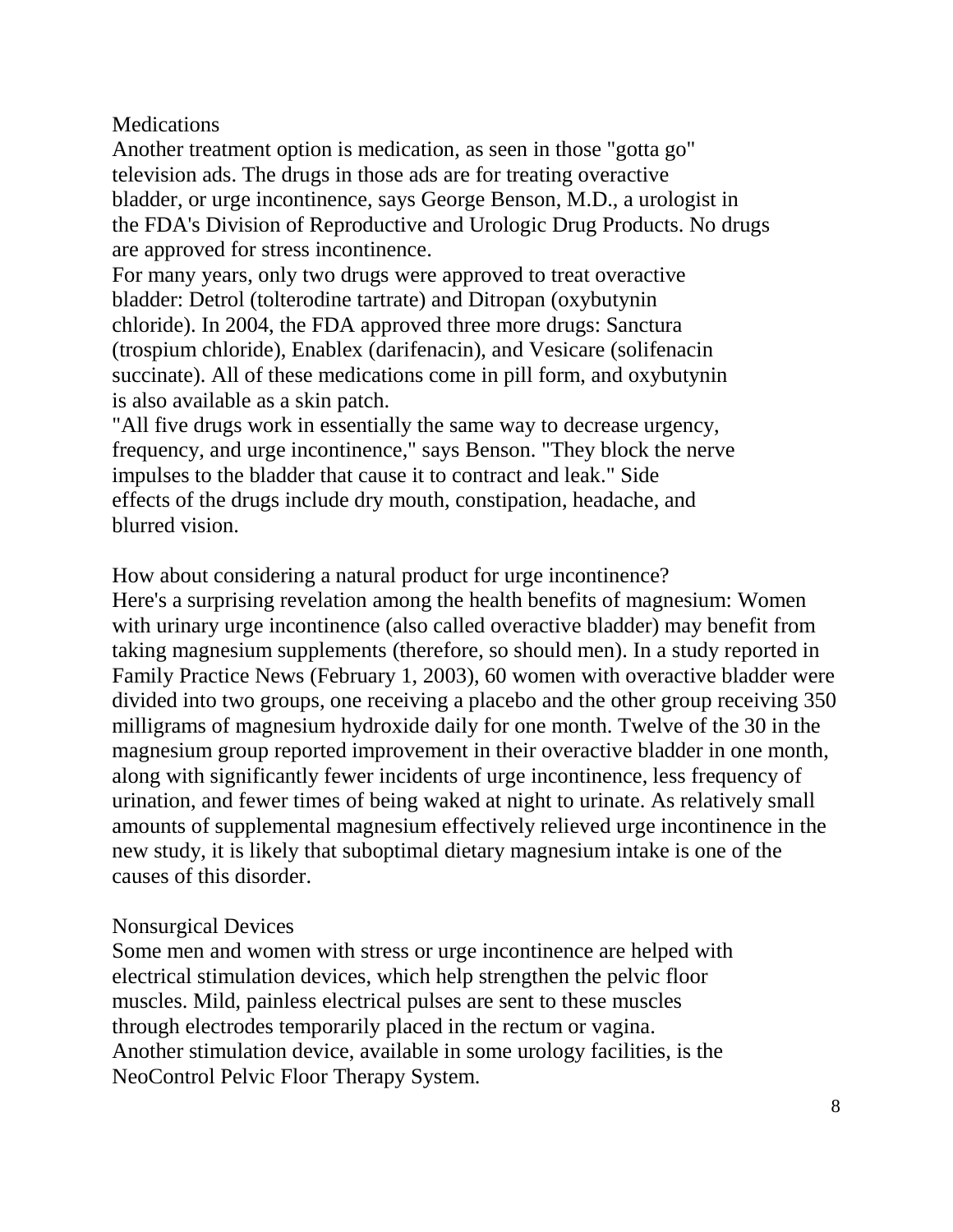Devices for men include clamps and compression rings that fit over the penis to squeeze the urethra shut. These must be removed to empty the bladder. Possible side effects are pain and tissue erosion when these devices are not used properly.

#### Implanted Devices

When other treatments have failed, implanted devices or surgery may be effective.

In a 30-minute outpatient procedure, a thick substance--made of collagen, carbon-coated beads, or other particles suspended in a solution--can be injected into the area surrounding the opening to the bladder. The substance, called a bulking agent, helps close the bladder opening to prevent leakage. Bulking agents are approved to treat stress incontinence due to poorly functioning sphincter muscles. The collagen device is approved for both women and men; others are approved only for women.

Repeat injections of bulking agents may be needed because the body slowly eliminates the substance over time. Other potential side effects are urinary tract infection, delayed ability to urinate, painful urination, urgency, frequent urination, and blood in the urine. When men or women with overactive bladder have failed to respond to more conservative treatments, an electrical stimulation device can be placed next to the tailbone. This "pacemaker" for the bladder is marketed as InterStim Therapy by Medtronic Inc. of Minneapolis. The treatment requires a trial period in which a doctor surgically implants a temporary electrode in the lower back. The temporary electrode is attached by a thin wire called a lead to an external stimulation device, which patients carry with them for a few days. The device sends mild electrical pulses to the nerve that controls the bladder and surrounding muscles. Patients can try it first, says Leng. "If there's dramatic improvement, then the device is permanently implanted at a second outpatient surgery, leaving all hardware under the skin."

"In clinical studies, more than one-third of the patients did not receive the implanted device typically because they did not have significant improvement during the trial period," says Morris.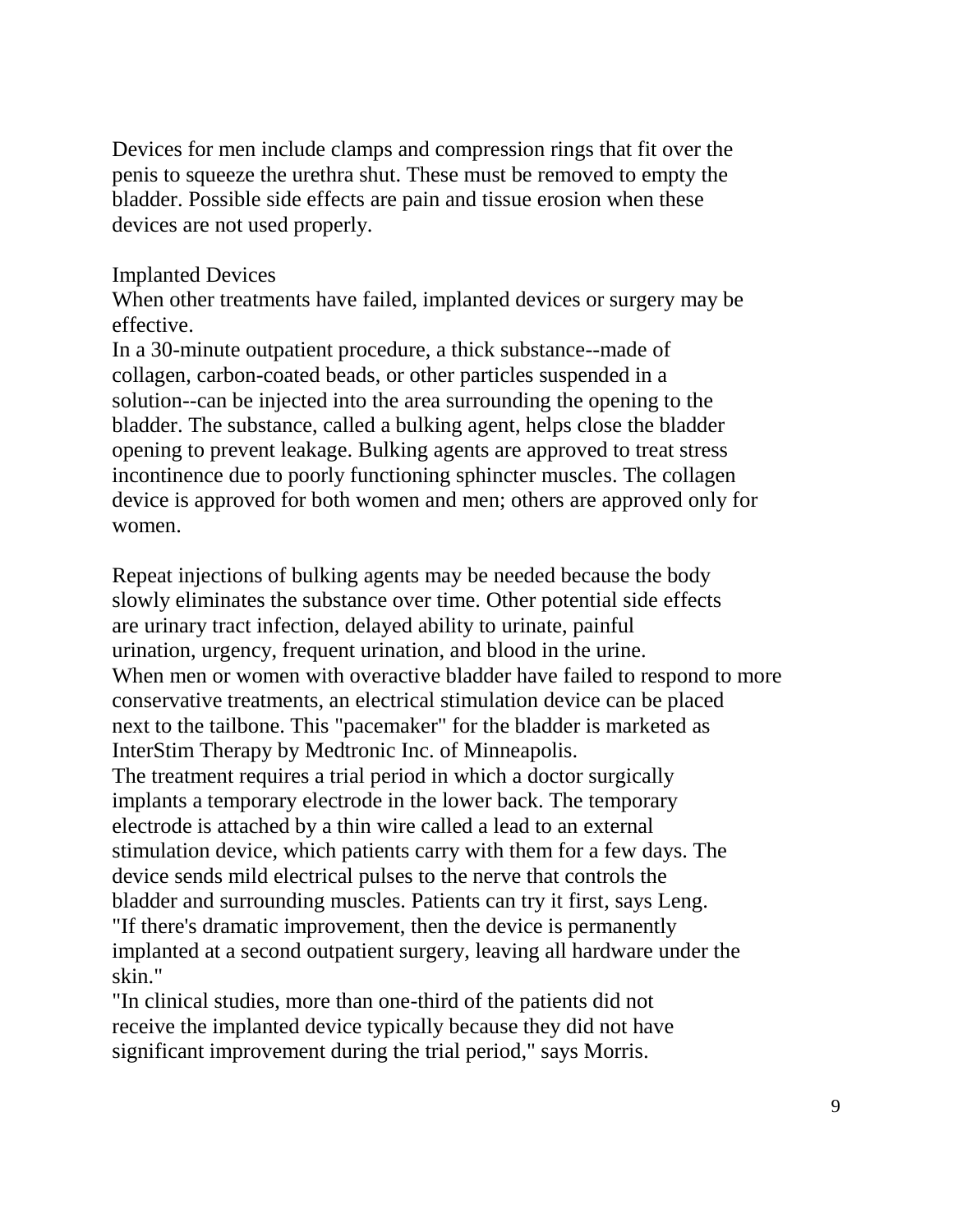Other Surgical Treatments

Most stress incontinence in women results from the bladder dropping down, which often occurs after childbirth, according to the NIDDK. Two common surgical procedures for severe stress incontinence are retropubic suspension and sling surgery. These surgeries are usually performed in women, but can be done in men who are incontinent after removal of all or part of the prostate gland.

In retropubic suspension, the surgeon pulls the bladder up to a more normal position by sewing it to surrounding bone or tissue.

In sling surgery, the surgeon inserts a supportive strap of material (suburethral sling) to elevate the urethra and bladder neck, anchoring it to each side of the pubic bone. Slings are medical devices made from synthetic material, or they can be fashioned from donor tissue or the patient's own tissue, which is cut from the abdominal wall. Although it is a more invasive procedure, some patients prefer using their own tissue, says Roger Dmochowski, M.D., professor of urologic surgery at Vanderbilt University in Nashville, because synthetic material may erode into the urinary tract and cause infection or reduce effectiveness. Newer techniques for sling insertion are minimally invasive, allowing for smaller incisions and shorter hospital stays. These techniques are "variations on the suburethral sling," says Leng, "and they conceptually work the same way to provide a little hammock for support to the urethra.

Dr. Allen Morey, University of Texas (UT) Southwestern Department of Urology at 214-648-4765

<http://www.utsouthwestern.edu/findfac/professional/0,2356,94915,00.html> is considered an expert in the installation of the AdVance Male Sling. You can read more regarding this product and installation at thi URL:

[http://www.eurekalert.org/pub\\_releases/2007-08/usmc-nms082707.php](http://www.eurekalert.org/pub_releases/2007-08/usmc-nms082707.php)

A website that provides several recommendations including accessing physicians who supposedly specialize in incontinence is found at [http://www.malecontinence.com/.](http://www.malecontinence.com/)

Like any surgery, retropubic suspension and sling surgeries all have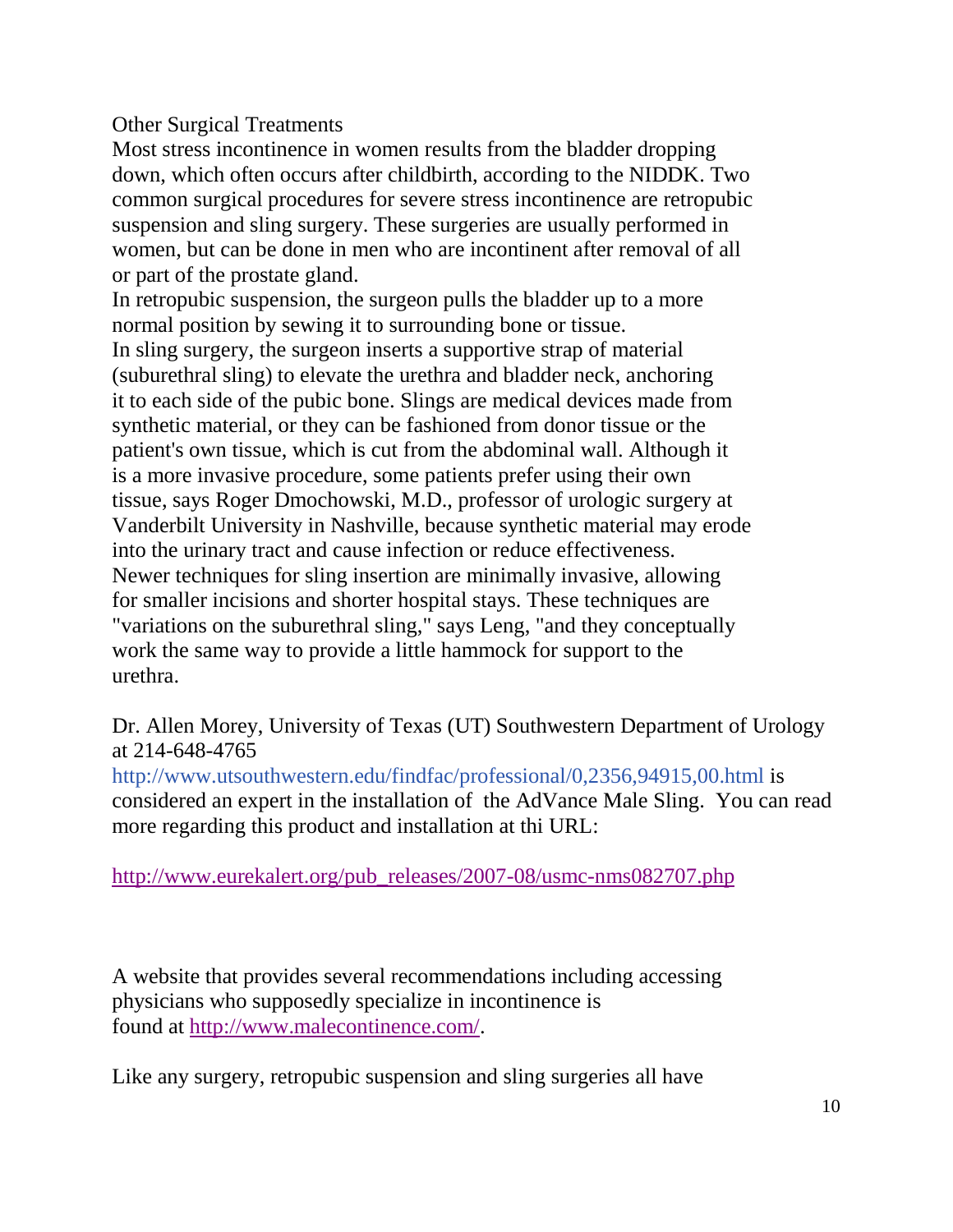their risks, including infection, injury to the bladder or urethra, and urinary retention. "And none of these surgeries last a lifetime," says Dmochowski, adding that 10 years of effectiveness is what most treatments attempt to accomplish. "New symptoms may cause problems," he says. As a woman ages and her body changes, "pure stress incontinence may become urge incontinence."

That's what happened to Behanna.

Behanna was in her early 30s when she was diagnosed with stress incontinence. A sling surgery solved the problem for about five years, she says. Then she developed urge incontinence. Behanna tried a number of treatments, including Kegel exercises and medications, without much relief.

Desperate for a new treatment that she hadn't tried yet, Behanna sought advice from the doctors at the women's hospital where she works. "Every time a new urologist was hired, I would corner her and say, 'I've been peeing in my pants--can you help me?'"

Behanna was presented with the option of the InterStim, and in April 2005, she tried it. During the trial period before the permanent electrode and stimulator are implanted, she had some doubts. She was sore from a large incision in her upper buttock to make a pocket of tissue for the permanent stimulator to fit into. And a temporary long lead was sticking out of her body. "I had to be careful not to catch it on anything," she says.

After a week with no results, the InterStim manufacturer's representative reprogrammed the device. "The second week was better," says Behanna, and she opted for the permanent implant.

"It was all worth it," she says. "I'm so glad I did it. I feel more confident and I'm not wearing pads now." Behanna says she still has some accidents, but her condition is about 90 percent improved.

#### Prostate-Related Incontinence

As a man ages, the prostate typically becomes enlarged. This enlarged gland may squeeze the urethra and irritate the bladder, causing urinary problems. "Men with an enlarged prostate may have many of the same symptoms of an overactive bladder," says Benson, "with urgency, frequency, and urge incontinence."

Prostate cancer and its treatment increase the likelihood of urinary problems. Those who have had the whole prostate gland removed (radical prostatectomy) represent "probably the largest group of men who have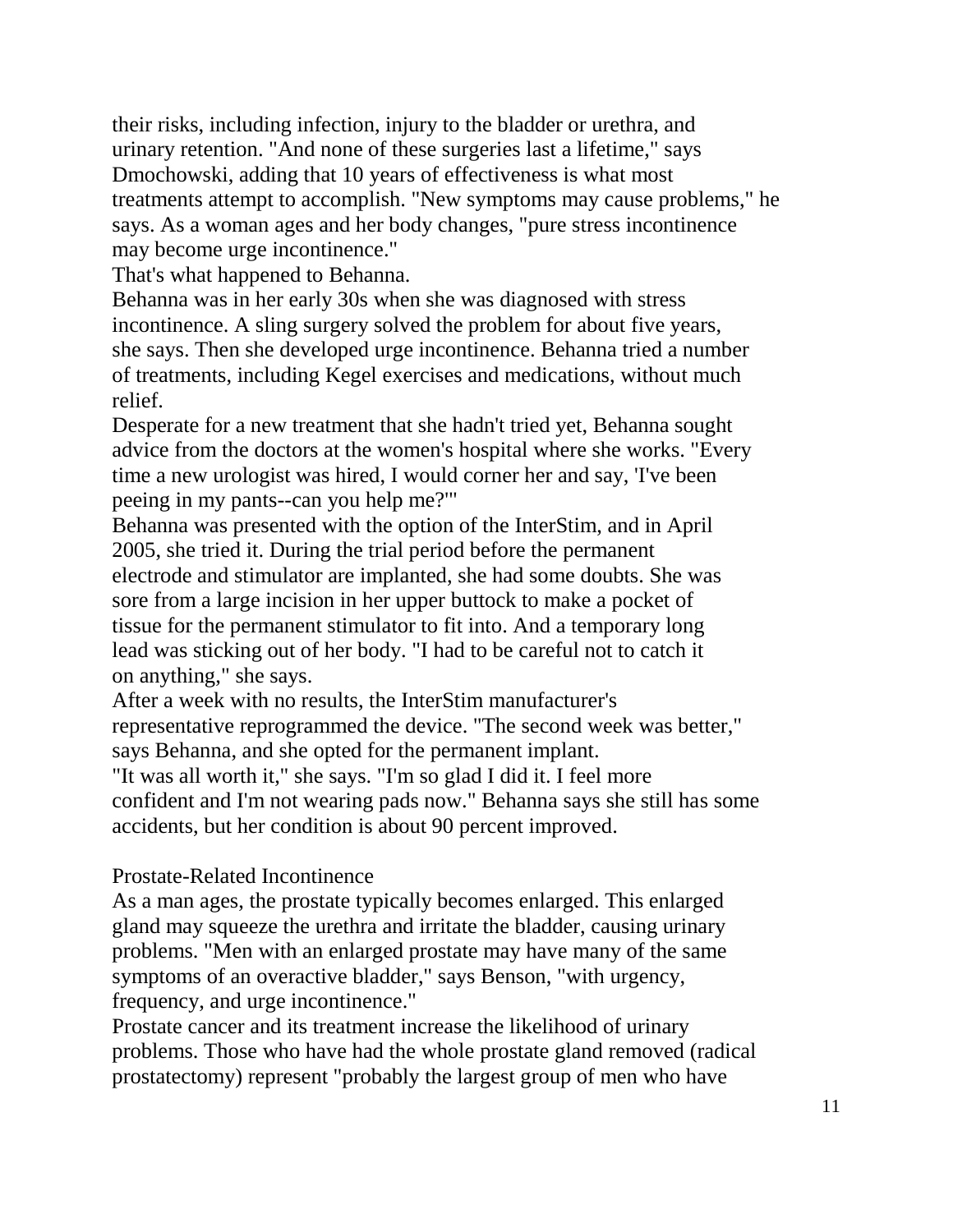urinary incontinence," says Judd W. Moul, M.D., professor and chief of urologic surgery at Duke University in Durham, N.C.

Increased public awareness and screening are leading to earlier treatment for prostate cancer, says Moul, "so the good news is the cure rates are going up, and the other good news is the risk of incontinence is getting less." Yet, up to 20 percent of men treated for prostate cancer have stress incontinence, he says.

Ray Walsh is one of them. After a radical prostatectomy in 1999, "I leaked the day after my operation and continued to leak for years," says the 70-year-old Annandale, Va., resident. "It was aggravating to walk around wet all the time."

Walsh tried an array of treatments--bladder retraining, Kegel exercises with biofeedback, medication, behavioral modification, and the InterStim--with no significant improvement. So in 2001, he had an "artificial sphincter" implanted.

The FDA approved the device, the AMS 800 Urinary Control System made by American Medical Systems Inc. of Minnetonka, Minn., for men who have stress urinary incontinence due to weakness of the sphincter muscles after prostate surgery. It consists of three parts connected by tubing, all surgically implanted: a fluid-filled synthetic cuff that surrounds the urethra, a pump placed in the scrotum, and a balloon reservoir implanted in the abdomen. To urinate, the man squeezes the pump in the scrotum. This action causes fluid to drain from the cuff into the reservoir, which opens the urethra and allows urine to pass. The cuff automatically refills 90 seconds later, closing the urethra. Walsh says the device gave him "great improvement," at first. "I used 10

to 12 pads a day," says Walsh. "When they put the artificial sphincter in, it cut it down to one to two pads." But several years later, when he started having more leakage, Walsh's doctor gave him some disturbing news. "The cuff cut off some of the blood supply and the flesh under the cuff is atrophied to some degree," he says. "I'm not getting as good closure by the cuff."

Walsh is now considering another surgery to get a second cuff to assist the first one. "The downside of that," he says, "is that the flesh between the two cuffs can atrophy because the blood supply is cut off from both sides." In the meantime, Walsh is taking a bladder-relaxant medication, which is giving him "a little more control," he says. "I'm just destined--until I put that second cuff in--to using three to four pads per day."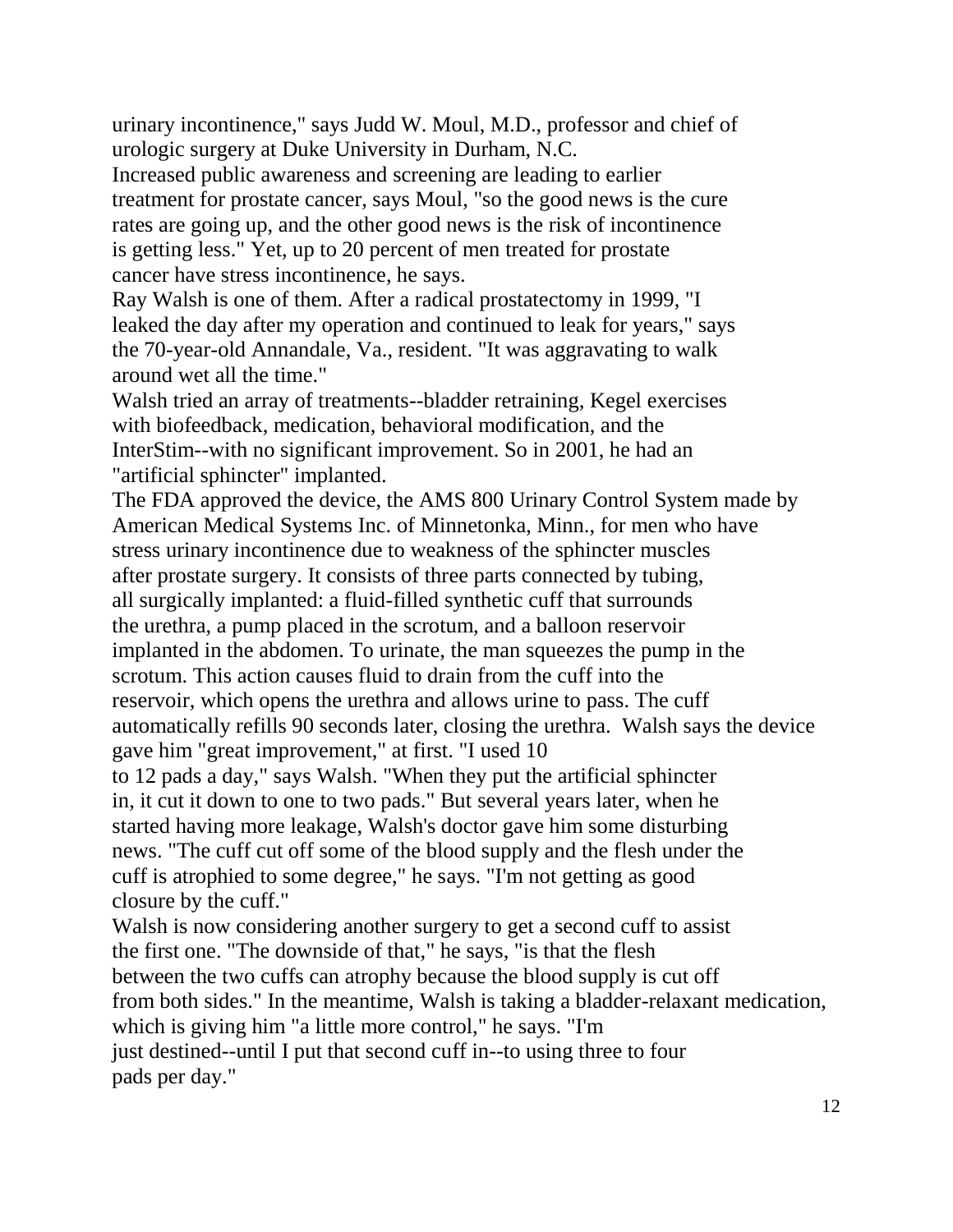The following URL leads to an explanation/description of the entire process of installing the AMS 800 Urinary Control System:

[http://www.americanmedicalsystems.com/mens\\_how\\_works\\_detail\\_objectname\\_](http://www.americanmedicalsystems.com/mens_how_works_detail_objectname_male_AMS_800.html) [male\\_AMS\\_800.html](http://www.americanmedicalsystems.com/mens_how_works_detail_objectname_male_AMS_800.html)

If the foregoing descriptive procedure does not satisfy your interest in seeing the actual procedure, there are AMS 800 Video's accessible by typing those words…AMS 800 Video…in the internet search box. However, one must have RealPlayer access or subscribe to RealPlayer in order to view the video. I found the description of the procedure in the above URL brought a sufficient graphic to mind to recognize that the actual visual would likely be disconcerting to any patient planning on the procedure.

#### Choosing a Treatment

Experts agree that no treatment is perfect for everyone with incontinence. Treatment depends not only on the type and severity of incontinence, but on an individual's lifestyle and personal preferences. And the success of treatment is an individual perception, says Leng. "Some patients with stress incontinence and active lifestyles expect that 'success' means no more pads. On the other hand, some patients with severe incontinence of a complex nature who have failed multiple treatment options may be thrilled with 50 percent improvement of their bladder control."

"It may not always be a reasonable expectation to be cured," adds Dmochowski. "We try to focus on improvement rate."

Some people are satisfied with the improvement that conservative measures give them. About 70 percent of women with incontinence problems are helped by a combination of simple measures such as bladder retraining, exercises, and medication, says Dmochowski, who specializes in treating women's urology problems. Moul, who treats men, says a combination of pads, medications, and exercise is effective for many men with incontinence problems.

Although Dmochowski thinks of surgery as a last resort, not all of his patients do, he says. "Some younger women with pure stress incontinence are desirous of a one-step procedure, and surgery often provides that.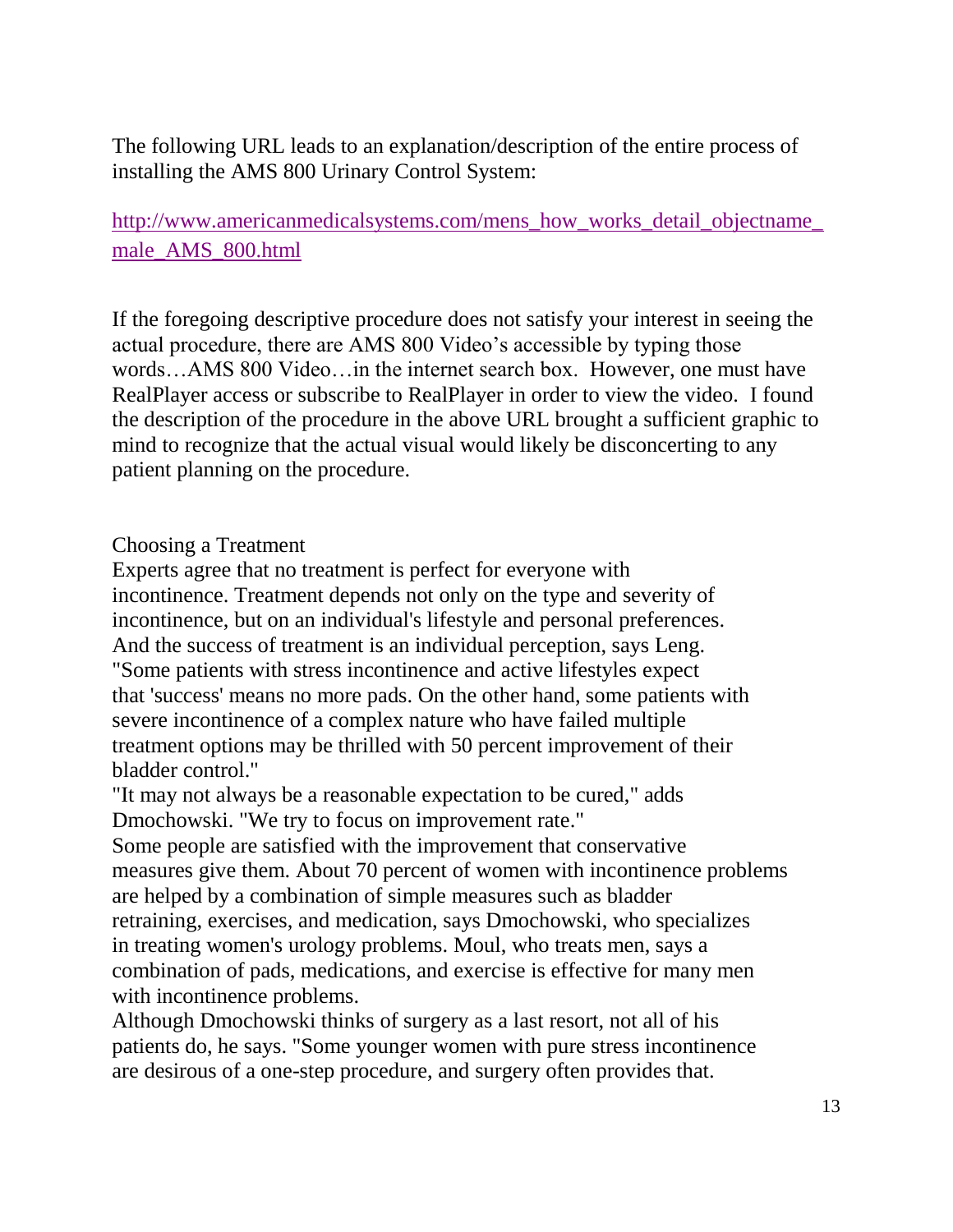It's an individual choice."

In any case, says Dmochowski, "people should look at the degree of their problem and their quality of life, seek a consultation, be aware of all the options, and actively participate in the decision process."

INCONTINENCE SPECIALISTS:

Dr. Judd W. Moul, Professor and Chief, Division of Urologic Surgery, Duke University **Medical Center, Box 3707**, **Durham, NC 27710, Tel:** 919-684-5057 email [judd.moul@duke.edu](mailto:judd.moul@duke.edu) Website: [www.dukeurology.com](http://www.dukeurology.com/)

Dr. George D. Webster, Division of Urologic Surgery, Duke University 919-684- 2516, Durham, N.C., (Known for expertise with difficult cases) Website: [http://www.dukehealth.org/physicians/george\\_d\\_webster](http://www.dukehealth.org/physicians/george_d_webster)

Dr. Jack McAninch, University of California, San Francisco (UCSF) [http://www.ucsfhealth.org/adult/cgibin/prd.cgi?action=DISPLAYDOCTOR&docto](http://www.ucsfhealth.org/adult/cgibin/prd.cgi?action=DISPLAYDOCTOR&doctorid=811) [rid=811](http://www.ucsfhealth.org/adult/cgibin/prd.cgi?action=DISPLAYDOCTOR&doctorid=811) Appointments: (415) 476-3372

Dr. Niall Galloway, The Emory Health Clinic, Inc., Urology, 1365-B Clifton Rd., N.E., Atlanta, GA Tel: 404-778-4898

Dr. Rodney A. Appell, Baylor College of Medicine, The Scott Dept. of Urology, 6560 Fannin, Suite 2100, Houston, TX 713-798-4001

Dr. Gregory F. Byrd, Wichita Urology Group, 2626 N. Webb Road, Wichita, KS 67226, Tel: 316-636-6100, Toll Free: 800-739-6870 [www.wichitaurology.com](http://www.wichitaurology.com/)

Dr. Anthony Stone, UC Davis Medical Center, 4860 Y St. Ste. 2200, Sacramento, CA 95817, Tel: 916-734-2222, website:

<http://www.ucdmc.ucdavis.edu/urology/ourteam/biodetail.asp?bioid=187>

Dr. Allen Morey, University of Texas (UT) Southwestern Medical Center Department of Urology, Dallas, TX, telephone 214-648-4765 <http://www.utsouthwestern.edu/findfac/professional/0,2356,94915,00.html>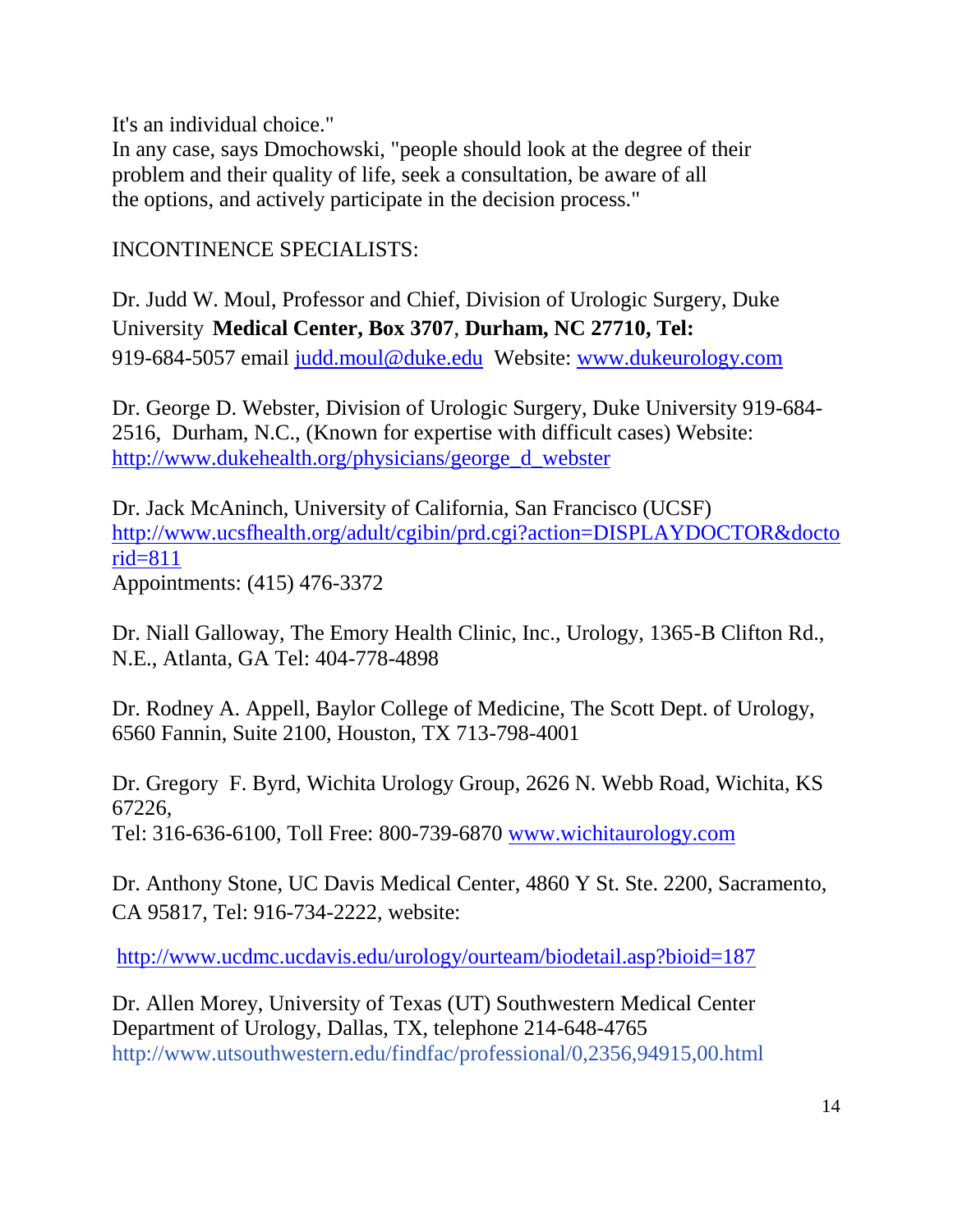Dr. Victor Nitti, New York University Medical Center, 150 East 32<sup>nd</sup> St, 2<sup>nd</sup> Floor, New York, NY 10016, Tel: 646-825-6324. Background info: <http://urology.med.nyu.edu/about/physicians/nitti> For appointment contact Dr. Nitti's Practice Manager by email: [ellen.taunton@nyumc.org](mailto:ellen.taunton@nyumc.org)

For More Information National Kidney and Urologic Diseases Information Clearinghouse (800) 891-5390 <http://kidney.niddk.nih.gov/kudiseases/topics/incontinence.asp> National Association For Continence (800) BLADDER (252-3337) <http://www.nafc.org/> Simon Foundation for Continence (800) 237-4666 <http://www.simonfoundation.org/>

## **WHEN ALL ELSE FAILS**

Some patients experience complete or near complete closing of the urethra/sphincter at the anastamosis of the bladder neck to the urethra because of extensive scarring resulting from treatment. When this occurs, self catheterization no longer works, stents no longer work, and even an artificial urinary sphincter can serve no purpose because of the blockage. Patients should recognize that when this occurs there are surgical procedures to redirect urine release. The preferred method would be to close off the bladder neck, then from the bladder create an abdominal catheterizable stoma from the umbilicus to the bladder using intestine. This permits continued use of the bladder and catheterization is easily accomplished at the umbilicus.

Alternatively, if necessary the bladder can be bypassed with urinary diversion (ileal conduit/urostomy) wherein the ureters are detached from the bladder and joined to a short length of the small intestine. One end of this section of ileum is sealed off and the other end is brought to the surface of the abdomen to form a small spout – this is the stoma. This is where the urine will come out. It has no muscles to regulate the passage of urine which will need to be collected in a bag.